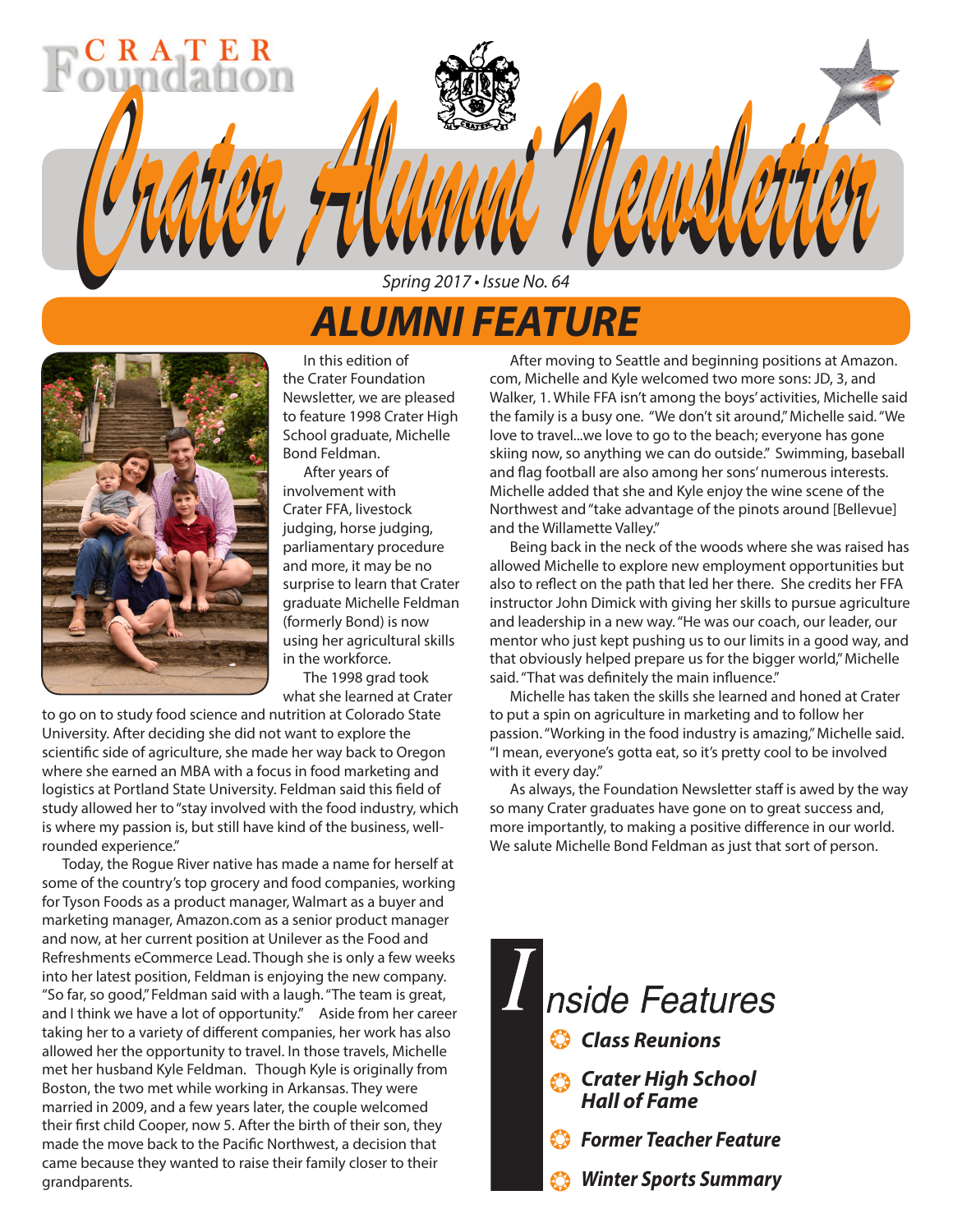## Crater High School Hall of Fame Inductees

**Alter 12 years of no inductions into the Crater High School Hall<br>of Fame, the second banquet and induction ceremony was he<br>compation has now taken over the Hall of Fame induction and has** of Fame, the second banquet and induction ceremony was held on November 5<sup>th</sup> in the Crater High student center. The Crater Foundation has now taken over the Hall of Fame induction and has added an Achievement Hall of Fame to the original Athletic Hall of Fame.

Those inducted into the Athletic Hall of Fame were:

**• SHANE WEBSTER**, 2001 Crater Graduate – Wrestling – Baseball Member Crater High School State Wrestling Champion Team three consecutive years.

2001-2006 Attended University of Oregon on a Wrestling Scholarship. Four Time National Wrestling Qualifier; Two-Time Defending Pac 10 Champion

Two-Time All American

2006 NCAA National Champion at 184 lbs.

Inducted into the University of Oregon Sports Hall of Fame 2016

**• MARK COX**, 1986 Crater Graduate – Football – Baseball – Track 1985 member of the Crater Southern Oregon Conference Co-Champions - Football

1985 Southern Oregon Conference Most Valuable Player – Football 1985 Southern Oregon Conference Offensive Player of the Year Attended Oregon Institute of Technology where he was an All Evergreen Conference and Northwest Conference Player three consecutive years

1986 Led the nation in Receiving Yardage at OIT

1987 Named All American – football Player at OIT

**• CHERRITH (WIERSMA) YOUNG**, 1998 Crater Graduate – Basketball-Two Time All-Conference Girls' Basketball Player - Honorable Mention All-State Basketball Team

1998 – 2000 Attended Oregon State University – Played Women's Basketball two years

2000- 2002 Attended University of Wyoming – Played Basketball two years and graduated with a Bachelor of Science Degree in Nursing. Currently an Emergency Room Nurse at Rogue Regional Medical Center in Medford, Oregon.

Staff Charge Nurse and a Sexual Assault Nurse Examiner for Jackson County.

**• CHASSIE WIERSMA**, 1998 Crater Graduate – Basketball. Two Time All-Conference Girls' Basketball Player - First Team All-State. 1998 – 2000 Attended Oregon State University – Played Women's Basketball Two Years.

2000- 2002 Attended University of Wyoming – Played Basketball Two Years and Graduated with a Bachelor of Science Degree in Nursing. Currently an Administrator on Duty at OHSU in Portland, Oregon and a Sexual Assault Nurse Examiner

Those inducted into the Achievement Hall of Fame were:

**• CHRIS JOHNS**, 1969 Crater Graduate - Bachelor's Degree from Oregon State University

1979 – National Newspaper Photographer of the Year

1985 – Contract Photographer for National Geographic Magazine

1995 – Joined magazine Staff of National Geographic Magazine

2003 – Named one of world's most important photographers by American Photo Magazine

2010 – Honorary Doctorate Degree – Indiana University

2005 – 2014 Editor in Chief of National Geographic Magazine. During his editorship recognized with 63 nominations and 23 national magazine awards from the American Society of Magazine Writers.

**• KARYN THOMAS CHRISTEN**, 1990 Crater Graduate – Valedictorian – Volleyball – Basketball – Track

• 1995 – Bachelor's Degree in Civil Engineering from the United Sates Air Force Academy

• 1996 - Master's Degree in Environmental Engineering from the University of Texas

• 1997 – Completed Pilot Training – First Lieutenant

• 2005 – Captain and Upgraded to Aircraft Commander – Flew 22 Combat Sorties in the Kosovo Air War

• 2005 – Major – Member of the United States Air Force Reserve

• 2012 – Lieutenant Colonel

• 2015 – Present Commander of the 13<sup>th</sup> Reconnaissance

Squadron RQ-4 Global Hawk at Beale Air Force Base, California **• KRISTA PARENT**, 1979 Crater Graduate – Basketball, Volleyball,

Tennis and Track.

1984 – Bachelor's Degree – University of Oregon in Human Development and Performance

1985 – Present: South Lane School District – 35 Years - Teacher - Assistant Principal – Athletic Director - Director of Curriculum and Assistant Superintendent1992 Master's Degree from University of Oregon in Educational Administration

2001 Superintendent of Schools – A position she continues to hold 2004 Doctorate Degree in Educational Leadership.

2007 Oregon Superintendent of the Year - 2007 National Superintendent of the Year.

2014 Finalist for Superintendent of the Year by the National Association of School Superintendents.

**• JAY MCROBERTS**, 1972 – 2003 Teacher at Scenic Junior High/ Middle School - Crater High School Career Advisor. Coached Football and Wrestling at Scenic and Crater High School for 31 Years. Teacher of Leadership and Student Government - Advisor for Scenic Lettermen's Club

Organized Fellowship of Christian Athletes at Scenic Junior High and Crater high School

2004 – 2016 Served as Part-Time Crater High Career Advisor

### **1995 CRATER HIGH SCHOOL -**

### **FFA NATIONAL CHAMPION LIVESTOCK JUDGING TEAM**

Crater FFA members Melissa Wolf, Matt Debrick and Katie Dunlap were members of the 1995 National FFA Champion Livestock Team, awarded after competition with teams from 45 other states at the American Royal Livestock Show in Kansas City, Missouri. The team earned the right to represent Oregon after winning the State FFA Livestock Judging Championship at the 1995 Oregon State Fair. After winning the National Championship, the team competed in the Stocksmanship Programme of the Royal Highland Show, held in Edinburgh, Scotland. The 1995 Crater team was the first team from Oregon to win a national championship in any contest area. The team was coached by FFA Advisor, John Dimick.

*We strongly encourage readers to visit the Crater Foundation Web site at www.craterfoundation.district6.org. and read a complete biography for each of these outstanding Hall of Fame Inductees. A form for Hall of Fame nominations is also available on the web site.*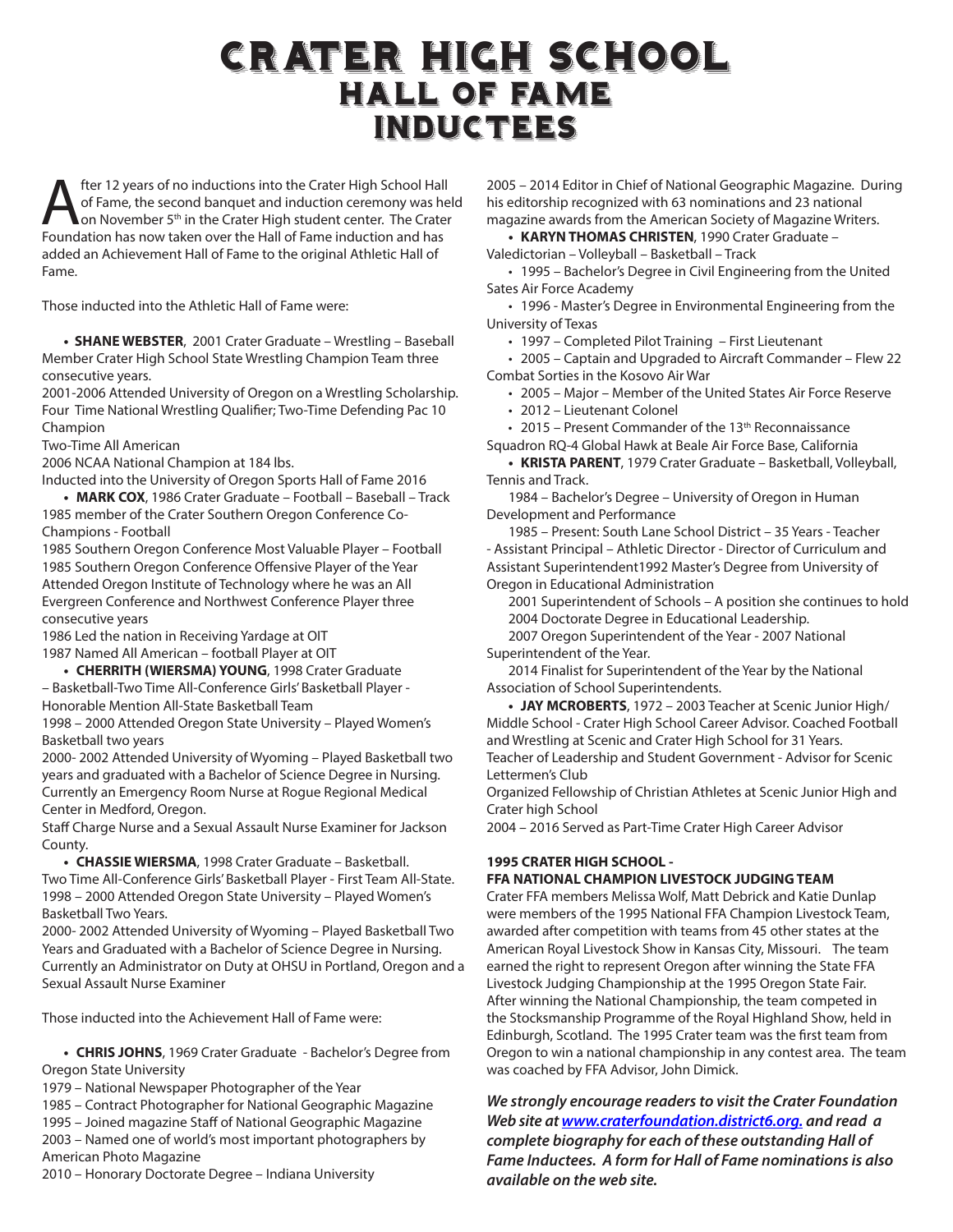## **FORMER TEACHER FEATURE**

Once again the Crater Foundation and the Alumni Newsletter staff is honoring a former teacher from School District #6 that has made a difference in many young people's lives. This former teacher is Mike Johnson. Mike was a teacher and coach in School District #6 for 32 years working at Patrick Elementary School, Richardson Elementary School and Scenic Middle School.

Mike attended schools in District #6 beginning in 1<sup>st</sup> grade and graduated from Crater in 1971. He then attended and received a Bachelor's Degree from Linfield College where he met and married his wife, Clarice. After graduating from college he began his teaching career at Patrick Elementary in 1976. In addition to his teaching, he coached football and boys and girls basketball at Scenic Middle School. He was an assistant girl's basketball coach at Crater and was the head softball coach at Crater from 1985 to 1992.

Mike remembers fondly the outdoor education programs at the elementary schools and taking his high school teams to state tournaments. He has great memories of the hundreds of kids that he had in class and the tremendous staff members that he met, worked with and in many cases became lifelong friends.



Mike has many hobbies but his favorites are woodworking, hunting and fishing. He also has hosted and officiated weddings, with many of those being his former students. He tells us "being able to teach in the District where I went to school and then watch our children grow up in the same community and attend the same schools is definitely a major highlight".

Mike and Clarice have two grown children, Wendi who graduated in 1996 and Andy who graduated in 2000. They have four grandchildren. Recently they sold their home in Central Point and moved to S. E. Salem that allows them to spend more time with their grandchildren.

We applaud Mike as another in a long line of outstanding retired educators from School District #6 who have made a difference in the lives of countless young people.

## **Winter Sports Summary**

*Now playing in the 5A-3 Midwestern League The league is comprised of Ashland, Churchill, Crater, Eagle Point, Marist, North Eugene, Springfield and Thurston.*

**STATE CHAMPIONS - The Crater Comets wrestling team** were Midwestern League district champions qualifying 22 wrestlers for the state tourney. At the State Tournament the Comets finished as 5A State Champions scoring 175.5 points. They were led by junior Logan Meek as a two time state champion. They had one 3rd place finisher, five 4<sup>th</sup> place finishers and one 6th place finisher. Of the 22 wrestlers that qualified for the state tourney, 19 scored team points. **The Comets girls' basketball team** finished 2nd in the Midwestern League and earned a state play-off game. The Lady Comets defeated Dallas in a state play-off game that put them into the 8 team 5A state tournament. They were defeated by Corvallis in their 1<sup>st</sup> tournament game, then defeated Hillsboro in the 2<sup>nd</sup> game. They then played Marist for third place but were defeated finishing in 6<sup>th</sup> place in the 5A State Tournament. They finished the season with a 22- 6 record.

**The Comets boys' basketball team** finished tied for 6th in the Midwestern League standings and failed to earn a state play-in game. They finished the season with a 12 - 12 record.

**The Crater girls swim team** did not place swimmers into the state meet.

**The Crater boys swim team** did not place swimmers into the state meet.

The Crater Cheerleaders placed 3<sup>rd</sup> at the OSAA state 5A competition.

### **FRED MEYER COMMUNITY REWARDS Donating to the Crater Foundation**

If you are a Fred Meyer shopper, you can donate to the Crater Foundation with each purchase at no cost to you. Fred Meyer is donating to non-profits in Alaska, Idaho, Oregon and Washington. Here's how it works:

#### **Sign up for the Community Rewards program** GO TO - **www.fredmeyer.com/communityrewards** CLICK ON - **Rewards Card Now**

• You can search for us by name – The Crater Foundation or by our NPO or non-profit number 89669.

• You will need to have your Fred Meyer Rewards card number available for this. If you do not have a Rewards Card, they are available at the Customer Service desk of any Fred Meyer store.

### **Crater Foundation Information**

Web Site: craterfoundation.district6.org E-mail: craterfoundation@district6.org Facebook: http://www.facebook.com/craterfoundation Telephone: 541-494-6308

Mailing address: Crater Foundation P.O. Box 5172 Central Point, OR 97502